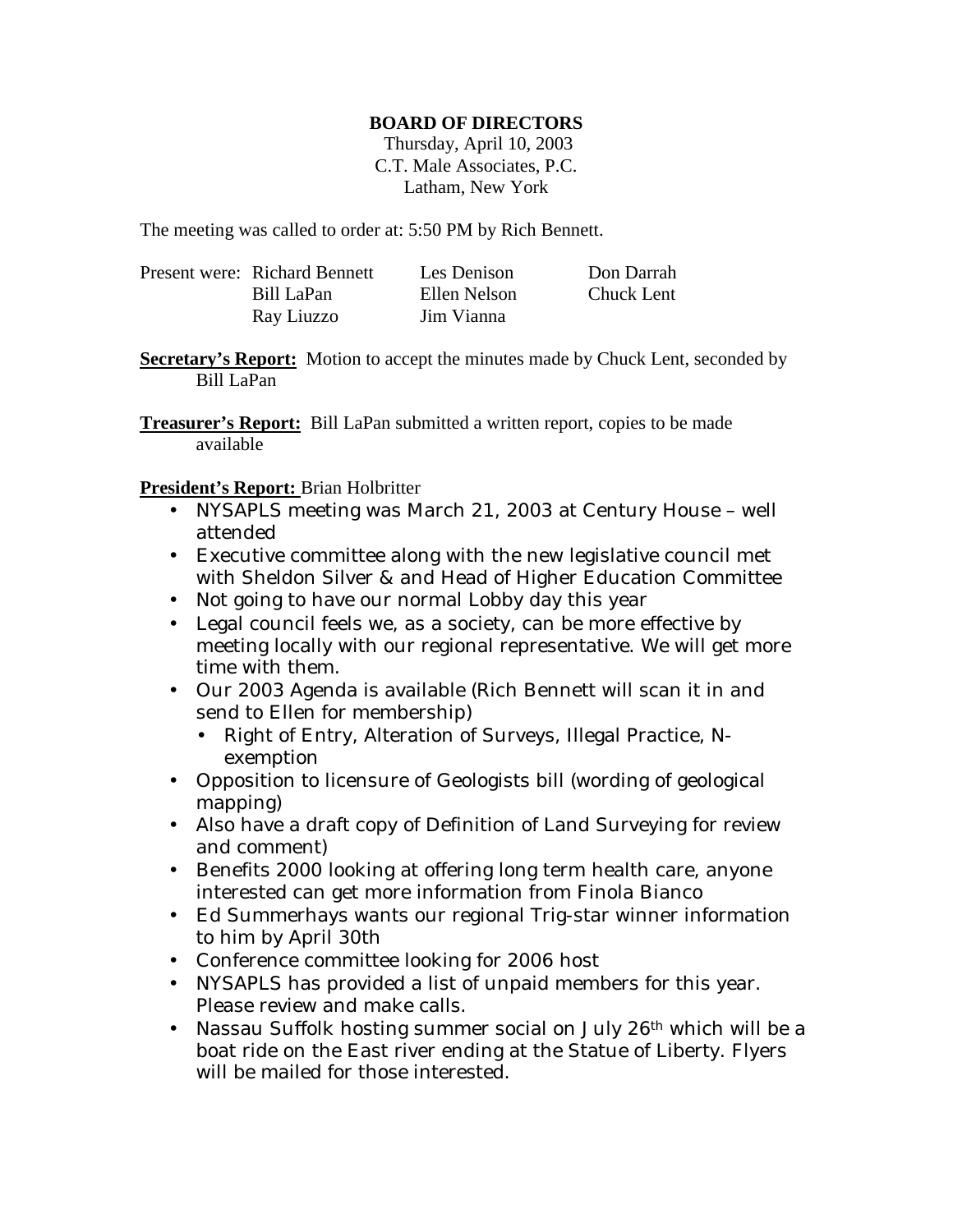- Ann Marie has asked if Eastern is willing to provide some assistance to the NYSAPLS headquarters office as needed. Ex. Changing light bulbs, small repairs to furniture and office items. In exchange she is willing to provide us with free advertising in the Empire State Surveyor or something – Rich Bennett has offered to help.
- I have been getting calls directed to me from NYSAPLS main office regarding simple surveying questions. Ex. My deed says 32.47 feet, how many inches is .47? Suggest adding "frequently asked questions" section to our web site.

## **Exec. Vice-President's Report:** None

### **Vice-President's Report:** None

### **COMMITTEE REPORTS:**

Legislative Committee: Ellen Nelson

- See President's report

Scholastic Development: Ellen Nelson

- Submissions must be made by April  $30<sup>th</sup>$ .

Ethics & Business Practices: Rich Bennett/Don Darrah none

Conference Committee 2005: Ellen Nelson

- Next meeting will be scheduled after April  $29<sup>th</sup>$
- We will have the 2005 proposed budget
- We will be setting up committees for various 2005 conference issues

Website: Kurt Heiss/Ellen Nelson none

Continuing Education: Chuck Lent/Jody Lounsbury

- info on NYSAPLS & ENYSLS websites and in next Empire State Surveyor

Program: Les Denison

- May meeting: Vollmer presentation by Ken Stigner on the World Trade Center survey
- September Peter Nye

Membership: Bill Nettleton/Ellen Nelson

- none

Public Relations: Jim Vianna

- adding Chazen Associates